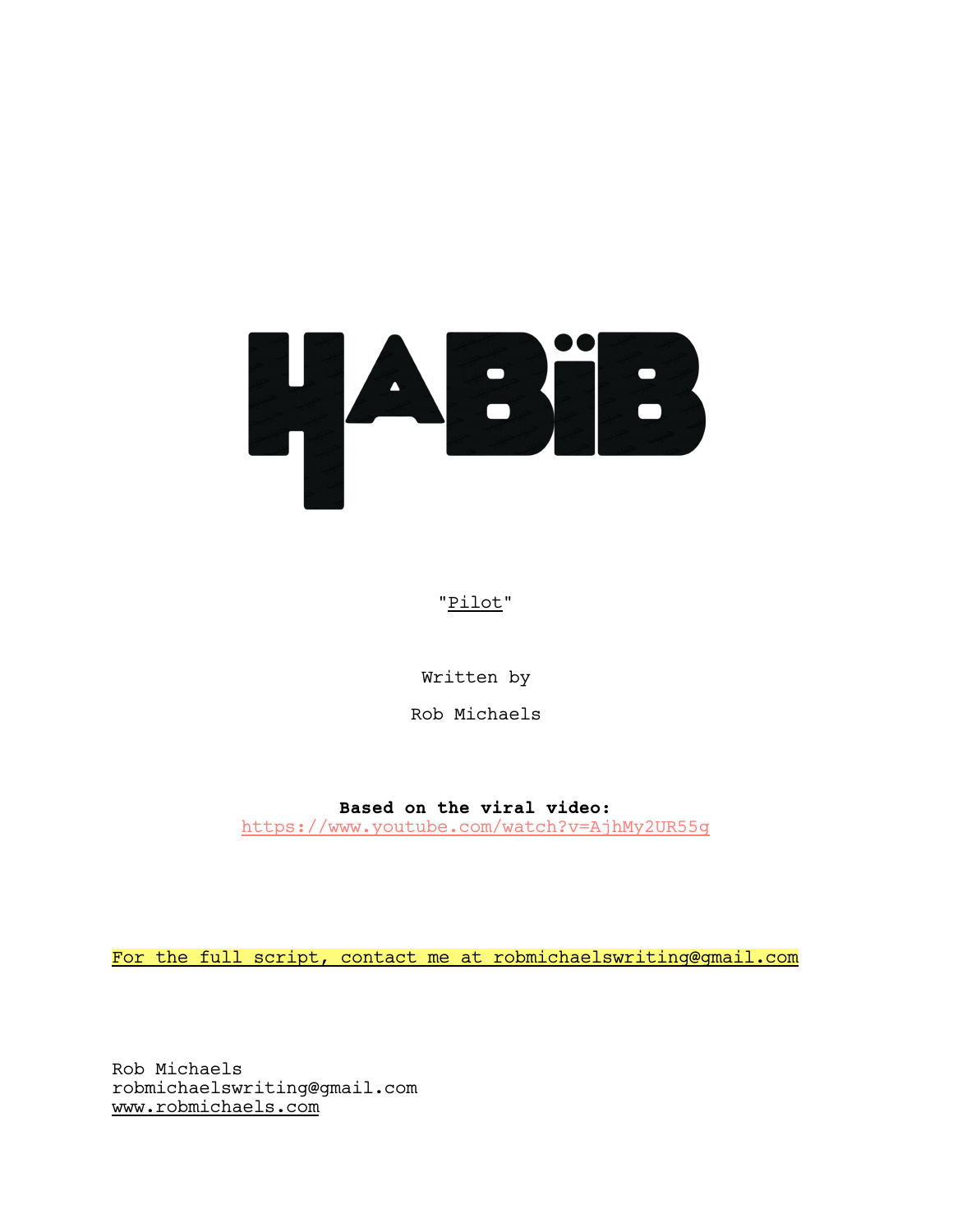## COLD OPEN

INT. WEDDING HALL - DAY

The large hall is beautifully decorated. Arab families sit at their tables while others dance. Arabic music plays. FARAH (late 40s, helicopter mother) dances in a *Dabke* (circle dance) next to a YOUNG ARAB GIRL.

FARAH

Are you here by yourself? You know, you'd be perfect for my son Sami. He's studying to be a doctor, he can speak Arabic, and he still has all his hair. I can introduce you when he gets here.

This poor girl desperately wants out of this conversation, but is stuck in the dance circle. Farah takes out her phone.

> FARAH (CONT'D) I don't know what's taking him so long... probably saving a life.

# INT. SURGERY ROOM - NIGHT

SAMI SALEEM (mid 20s, sarcastic, dreamer at heart) in scrubs, performs a high stakes surgery. The room is dark apart from the bright light shining on him and the obscured patient. EMILIA (mid 20s, selfless but ambitious) monitors the vitals.

## EMILIA

Patient's pulse is rising..... He's destabilizing! You're losing him!

The heart rate flatlines. Sami tries reviving him, but no luck. The lights come on. REVEAL -- the patient is just a DUMMY. Sami takes off his mask, completely unfazed.

#### SAMI

Well, I did my best.

### EMILIA

You didn't even check for allergies before administering the anesthetic. It's like you haven't studied at all.

SAMI That's not entirely true.

EMILIA Well, congrats. Your patient's dead.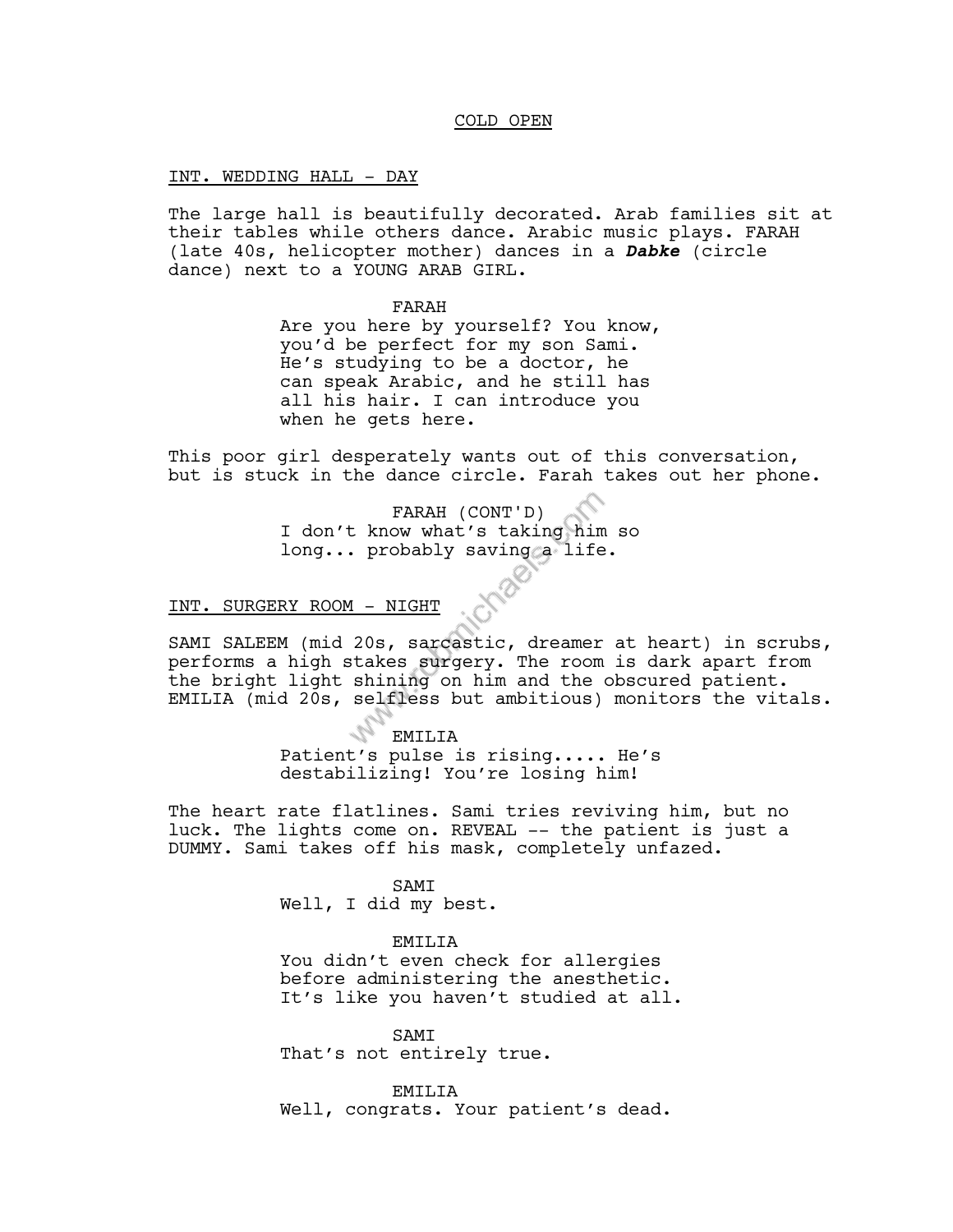**SAMT** 

I'll notify the next of kin.

Sami walks to the other side of the room. REVEAL -- more medical dummies sitting on chairs. He addresses them.

> SAMI (CONT'D) We did everything we could. I'm so sorry for your loss.

> > EMILIA

Did you set those up beforehand just to make that joke?

SAMI Please, Emilia. Some respect for the bereaved. (to the dummies) Next time we'll have Dr. Brooke operate. She's much more qualified.

Emilia rolls her eyes but can't help but smile. What a goof. Sami's brother OMAR (mid 30s, doctor, straight-edge) enters.

> OMAR Emilia, Dr. Yates is outside.

**EMILIA** See you guys tomorrow. Have fun tonight.

Emilia grabs her stuff and exits. Sami watches through the window as she enters the hall and kisses DOCTOR YATES (classically handsome, a tad snobby). They leave together.

> OMAR Sami, that was brutal. You're going to fail your rotation exam if you don't put in more effort. This simulation was supposed to be a practical way for you to study.

SAMI Wait, this is a simulation?!

He touches the Dummy and it falls to the floor.

SAMI (CONT'D) Oh my god! We're in a simulation!

OMAR You should be taking this seriously. People's lives will be in your hands.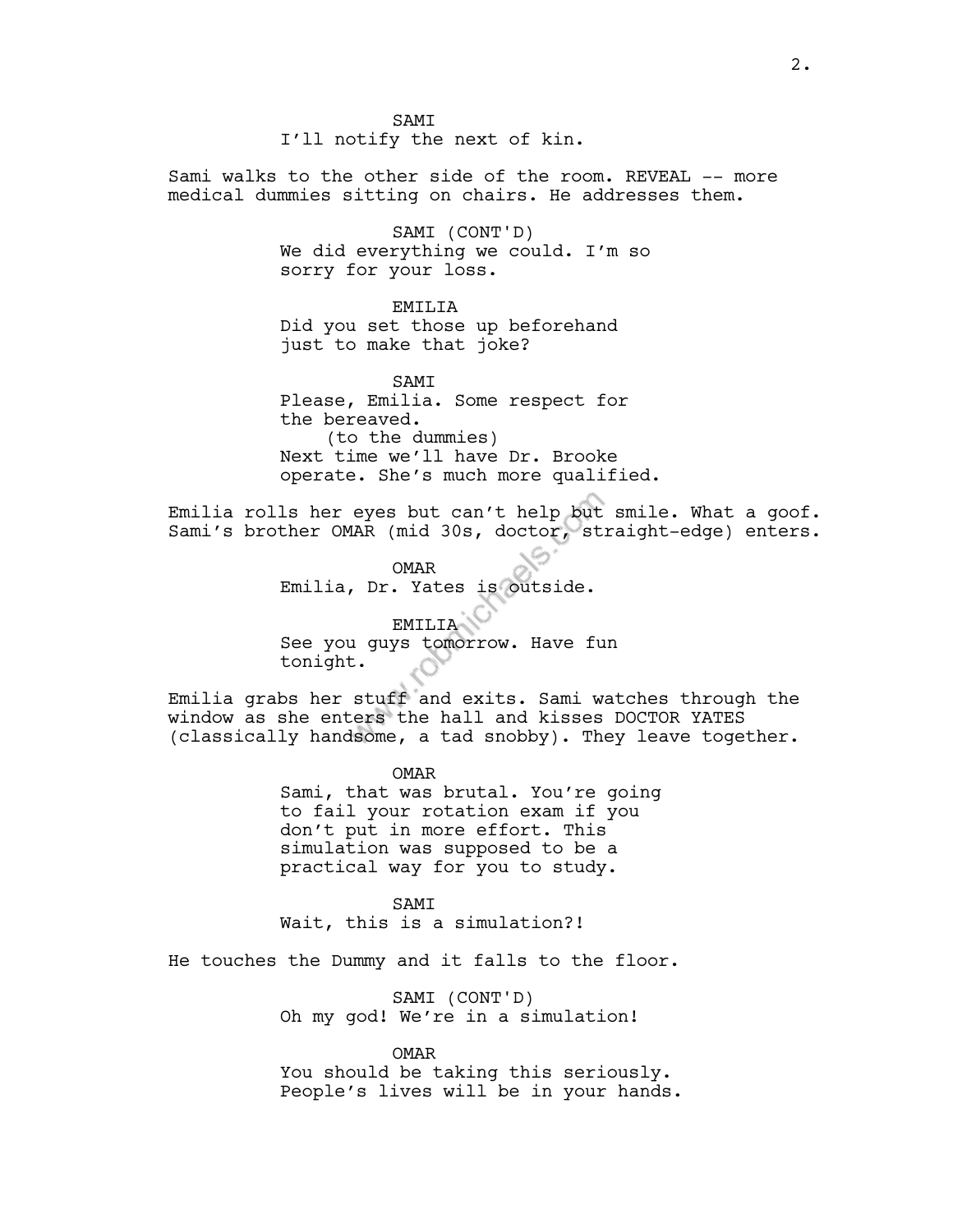**SAMT** 

I know, it was just a joke. Why do you always have to be so uptight?

OMAR Why do you always need so much attention?

SAMI (super dramatic) Ouch! My feelings! Doctor, can you operate on my feelings?!

Omar ignores him as he checks his phone.

OMAR

We gotta go. Mom texted the group chat 18 times asking where we are. She probably thinks we're dead...

SAMI That's attention I can do without.

# INT. WEDDING HALL - DAY

Sami and Omar enter and greet aunties and uncles with cheek kisses. They join their parents at the table. Omar kisses his wife, NADINE, as they sit. Their parents speak a mix of English and [Arabic] - square brackets always mean Arabic.

> FARAH Sami! What took you so long? [I've been on the look out for you]. (pointing to a girl) See her? [She's cute, and I hear she cooks well].

SAMI Great, mom. Maybe she should be a chef. Also, hi to you too.

FARAH Sami! Be serious. [Why aren't you thinking about marriage?]

SAMI I prefer to think about dating first. Take it step by step.

FARAH La dating wala bating (subtitled: dating shmating). Just pick an Arab girl and go talk to her.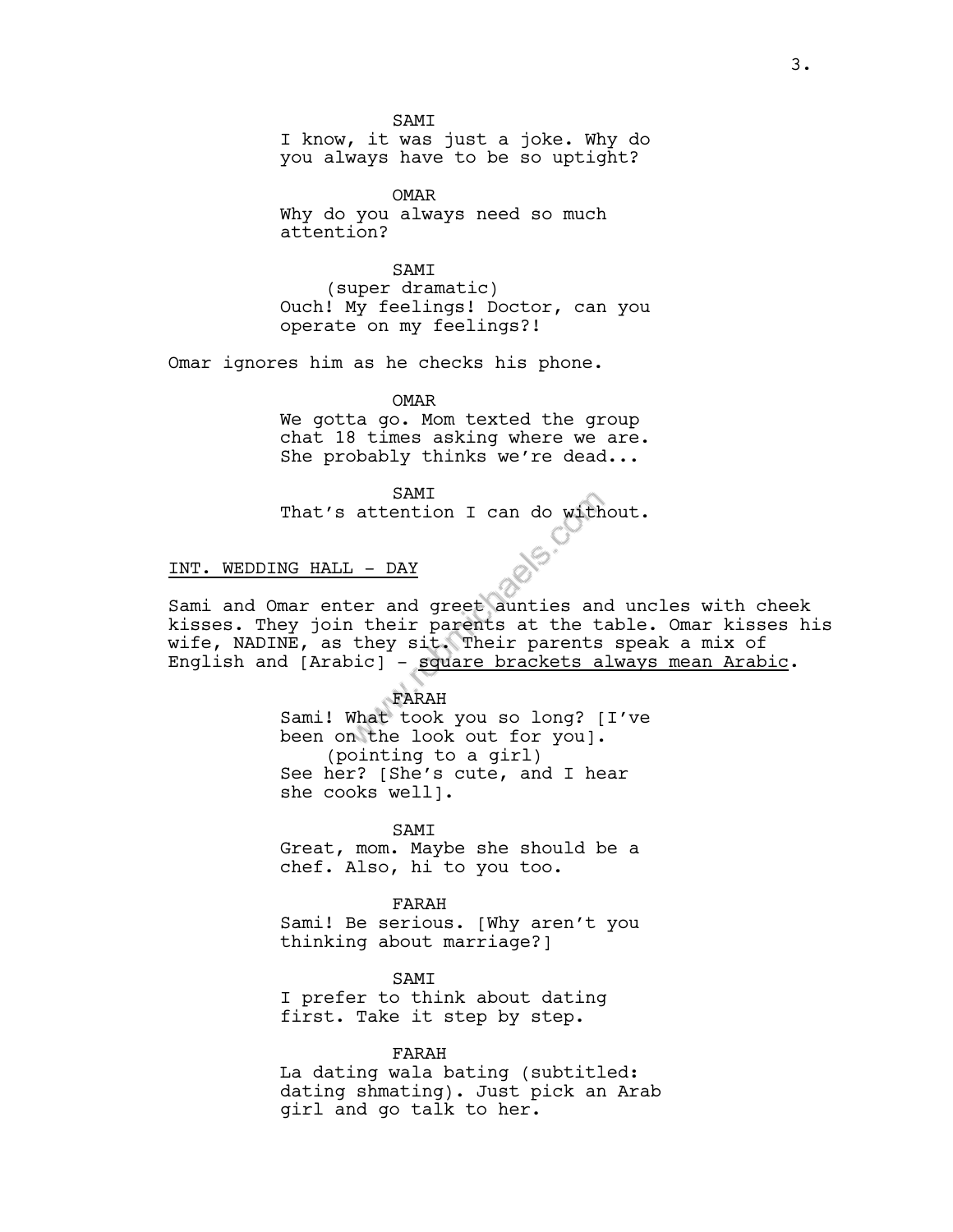Across the hall, the Girl's Mom whispers in her ear and points to Sami. They're clearly having the exact same conversation. The Mom waves. Sami's mom excitedly waves back. Sami rolls his eyes and turns to his brother.

## SAMI

Wanna get a drink?

### OMAR

We're both working at  $6am...$ 

# FARAH

Why can't you be more responsible like your brother? He found an Arab girl when he was your age.

Sami looks at Omar and Nadine. They're cute, but it's not what he wants yet. He sighs and goes to the bar alone. On his way, he bumps into AMU SABBAH (50s, family friend).

> AMU SABBAH Sami! How's school? Are you engaged yet? There are a lot of girls here!

Sami looks like he wants to put a literal bullet in his head. At the front of the hall, RULA (50s, charismatic, well-spoken) gets up to make a speech. Her presence commands the room.

# RULA [Thank you all for coming tonight.] As mother of the groom, I'm sure you're expecting me to tell embarrassing stories about my son. But... I'd rather not say anything that could hurt my campaign.

The crowd laughs. FADY (her son, the groom), excitedly awaits the rest of her speech next to his white girl wife, ADDISON.

#### RULA (CONT'D)

Fady, I just want to say how proud of you we all are. You've accomplished so much, mashallah. You're an entrepreneur, a philanthropist, the founder of a social media app used on almost *every* device in the country - be sure to follow me on Nadi - and now you're a loving husband. You've come a long way from the boy who used to cry when people called him "fatty" instead of Fady.

The crowd laughs again. At the table, Sami rolls his eyes.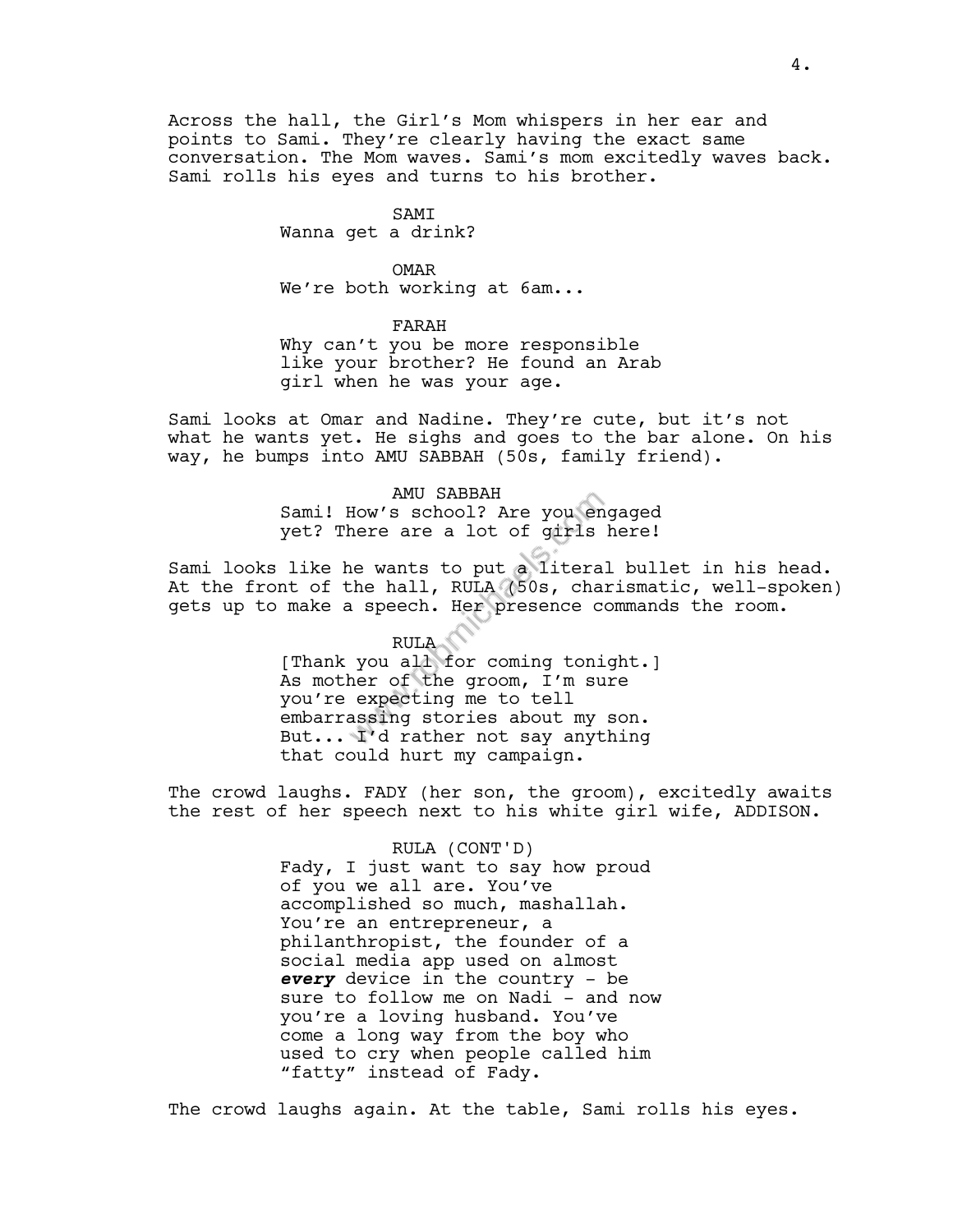**SAMT** That'd be a lot funnier if we actually knew him. What are we, second cousins... 5 times removed?

FARAH [Shh, quiet. It's rude not to invite everyone in the community!]

RULA I can't stress how proud I am to be your mother. Anyway, I won't force you all to sit through another brutally long speech...

She eyes the Bridal table. They all look down, sheepishly.

RULA (CONT'D) So cheers to the bride and groom!

Everyone claps and cheers.

FARAH

[Rula's speech was nice. You can't even tell she's sad her son married a foreigner.]

Sami rolls his eyes. PERFORMER and his Band play. Sami's dad NABIL (50s, tough, emotionally constipated) enjoys the music.

> NABIL This singer is amazing.

Sami notices all the women fawning over the performer.

**SAMT** (stirring the pot) Yeah, he is... I was thinking about becoming a performer myself --

Nabil immediately snaps out of his enjoyment.

NABIL [What? Why would you want to pursue such a disgraceful career?! Shame.] (beat) You need to finish medical school.

Sami shakes his head at the hypocrisy.

SAMI Relax, pop. I have every intention to continue the career you picked for me. I was just kidding.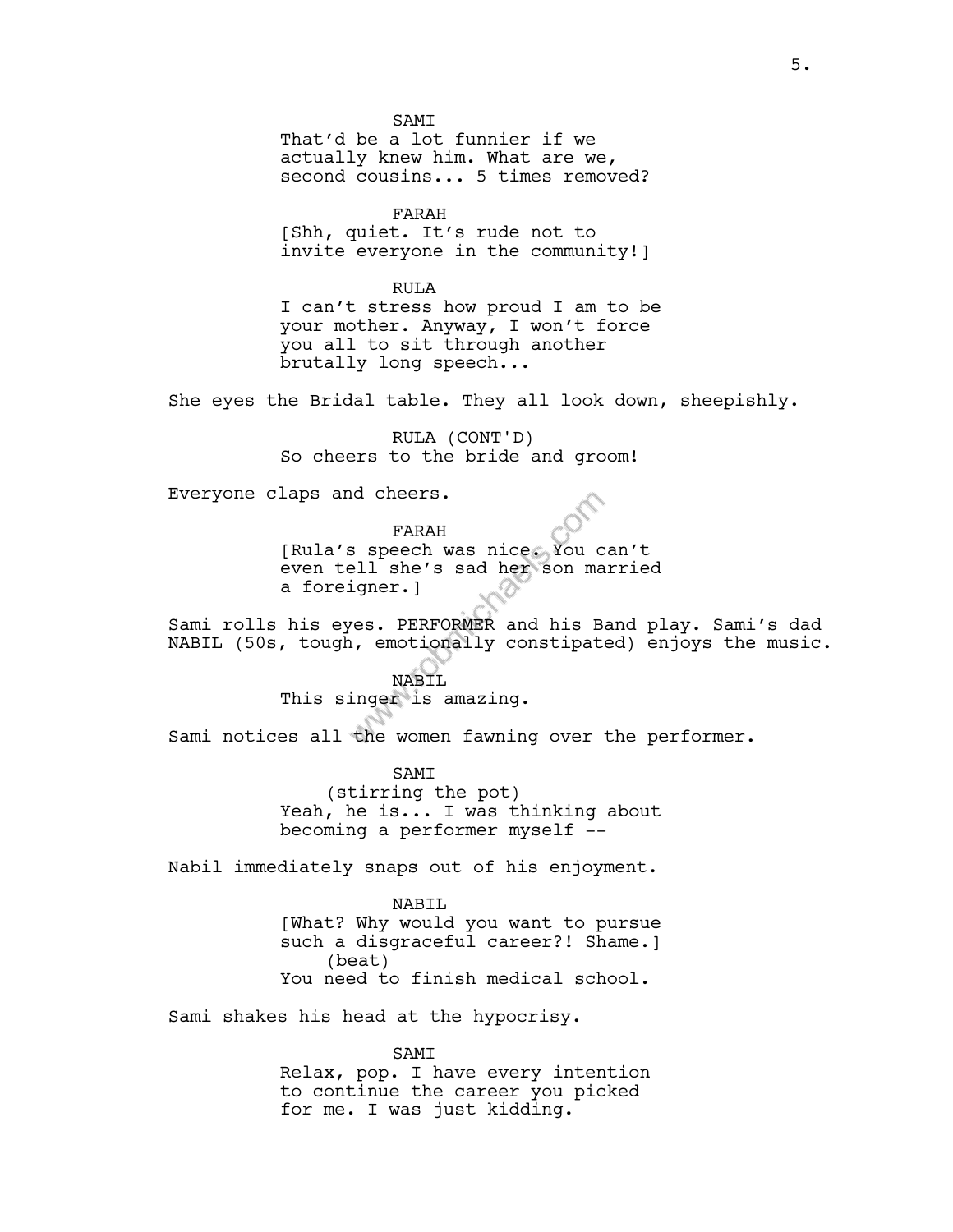NABIL. Save your jokes for your Tic Tacs.

SAMI It's Tik Tok. And nobody uses that anymore. Everyone uses Nadi now.

NABIL Why they keep changing it? I just got Instagram.

Sami checks his NADI APP. His new video only has 56 views. The rest are in the low 100s. He sighs, then watches the performer, inspired. He longs for attention like that.

Suddenly, **BOOM** - the wall explodes near the bridal table. Everyone scatters in fear. Security escorts Rula, Fady, and Addison away. REVEAL - TWO WHITE MALES: BILL and KEVIN (clearly brawn over brains, both wearing tight plain white tshirts), stand behind the hole in the wall.

> BILL Why didn't the other bombs go off?!

KEVIN I don't know! Only one worked!

BILL

Well don't stand there! Get her!

Kevin pulls out his gun and enters the hall. Sami, about to run, sees the Girl and her Mom (from earlier) squished under a table. Sami runs to them. He musters juuuust enough strength to lift the table so they can squeeze out.

> GIRLS' MOM Thank you, habibi! You're so brave. Have you met my daughter, Maryam?

SAMI Not now! Just go!

Kevin sees Sami and points his gun at him. Sami cuts his arm dropping the table to raise his hands. Maryam and her Mom run.

> KEVIN WHERE'S RULA NASSER?!

> > SAMI

I-I don't know.

Suddenly, a **GREEN ENERGY-CHARGED THROWING STAR** knocks the gun from Kevin's hand. GREEN STAR, a masked hero in black armor with a green star on his chest, **FLIES IN** and **KNOCKS KEVIN OUT.**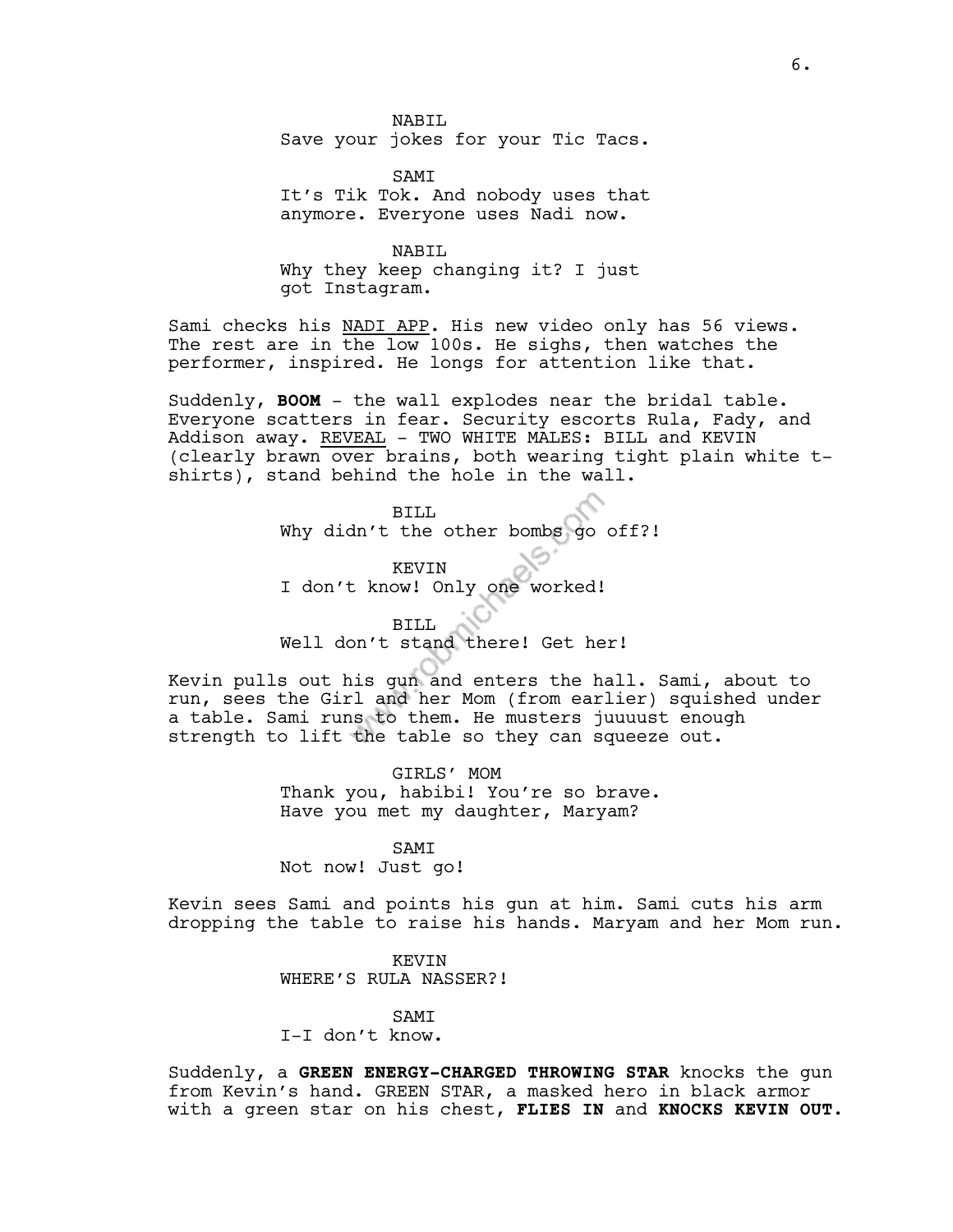# TAKE COVER!

Sami ducks as more white-shirted GUNMEN storm in. Green Star throws stars at some and beats others hand-to-hand.

Green Star prevails. As all the gunmen moan in pain, Green Star notices two timers at 0:00 on the other side of the exploded wall. They look like bombs, but the wires are disconnected. That explains why they didn't blow...

Bill, woozy from the fight, yells out at him.

BILL. You're not the hero here, Green Star. We are. By not letting that filth infiltrate our city. She can go back to her country and run for office there!

Green Star approaches him. Sami comes out from under a table.

BILL (CONT'D) Mark my words: she'll be dead long before she's elected. The Tight Whites will make sure of it!

SAMI Sorry, did you guys name your supremacist group "The Tight Whites?"

BILL NO RACE IS TIGHTER, NO SKIN IS WHITER! (stomps feet) TIGHT WHITES!

**SAMT** Wow. You really don't hear it...

Sami looks to Green Star like "can you believe this guy?!" Green Star doesn't indulge - he's strictly business.

Sirens are heard outside. Green Star takes off, leaving the gunmen to be arrested. In the background, Kevin sneakily limps away. Sami is left alone with Bill and the others.

> BILL. Not so fun when we blow up your people, is it? You terrorist.

SAMI Dude... Really?